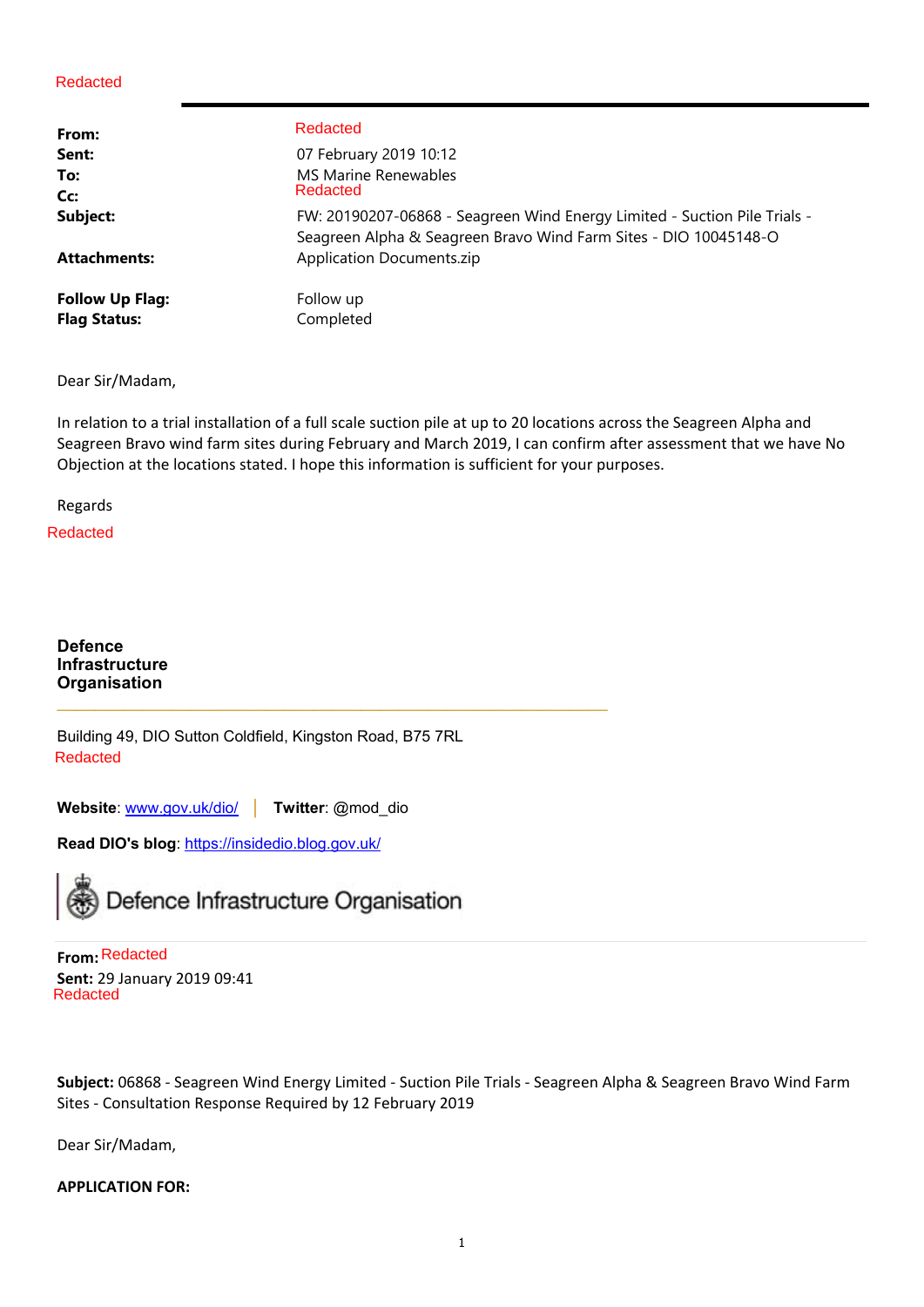## Northern Lighthouse Board

Your Ref: MS 06868 Our Ref: AL/OPS/ML/O6\_12\_557

#### Redacted

Marine Scotland – Marine Planning & Policy Scottish Government Marine Laboratory 375 Victoria Road Aberdeen AB11 9DB 4 February 2019

84 George Street Edinburgh EH2 3DA Switchboard: 0131 473 3100 Fax: 0131 220 2093 Website: www.nlb.org.uk Email: enquiries@nlb.org.uk



#### **MARINE (SCOTLAND) ACT 2010, PART 4 MARINE LICENSING 06868 – SEAGREEN WIND ENERGY LIMITED – SUCTION PILE TRIALS – SEAGREEN ALPHA & SEAGREEN BRAVO WIND FARM SITE**

Thank you for your e-mail correspondence dated 29 January 2019 regarding the application by **Seagreen Wind Energy Ltd** for consent to undertake full scale suction pile trials across the Seagreen Alpha and Bravo wind farm sites, in the Outer Firth of Forth.

It is noted that the trials will commence mid-February, with a duration of approximately 6 weeks, taking in up to 20 locations across both the Alpha and Bravo sites. It is also noted that all trial equipment will be removed upon completion at the individual locations.

Northern Lighthouse Board has no objections to this proposal and recommends the following:

 **Seagreen Wind Energy Ltd** should notify both the UK Hydrographic Office and the fishing community of ongoing activities through all relevant publications.

Yours sincerely Redacted

**Privacy Statement**

NLB take seriously the protection of your privacy and confidentiality, and understand that you are entitled to know that your personal data will not be used for any purpose unintended by you. In line with our document retention schedules, copies of this correspondence will be retained on our live internal system in line with our legislative requirements and obligations, before being archived as required for conformance with our data Protection Policy and the associated Data Retention Schedules. Archived copies may be retained indefinitely in the public interest. Our Privacy Notice can be accessed via the following link: https://www.nlb.org.uk/Terms/Privacy/

# For the safety of all

Certified to: ISO 9001:2000 ∙ The International Safety Management Code (ISM) ∙ OHSAS 18001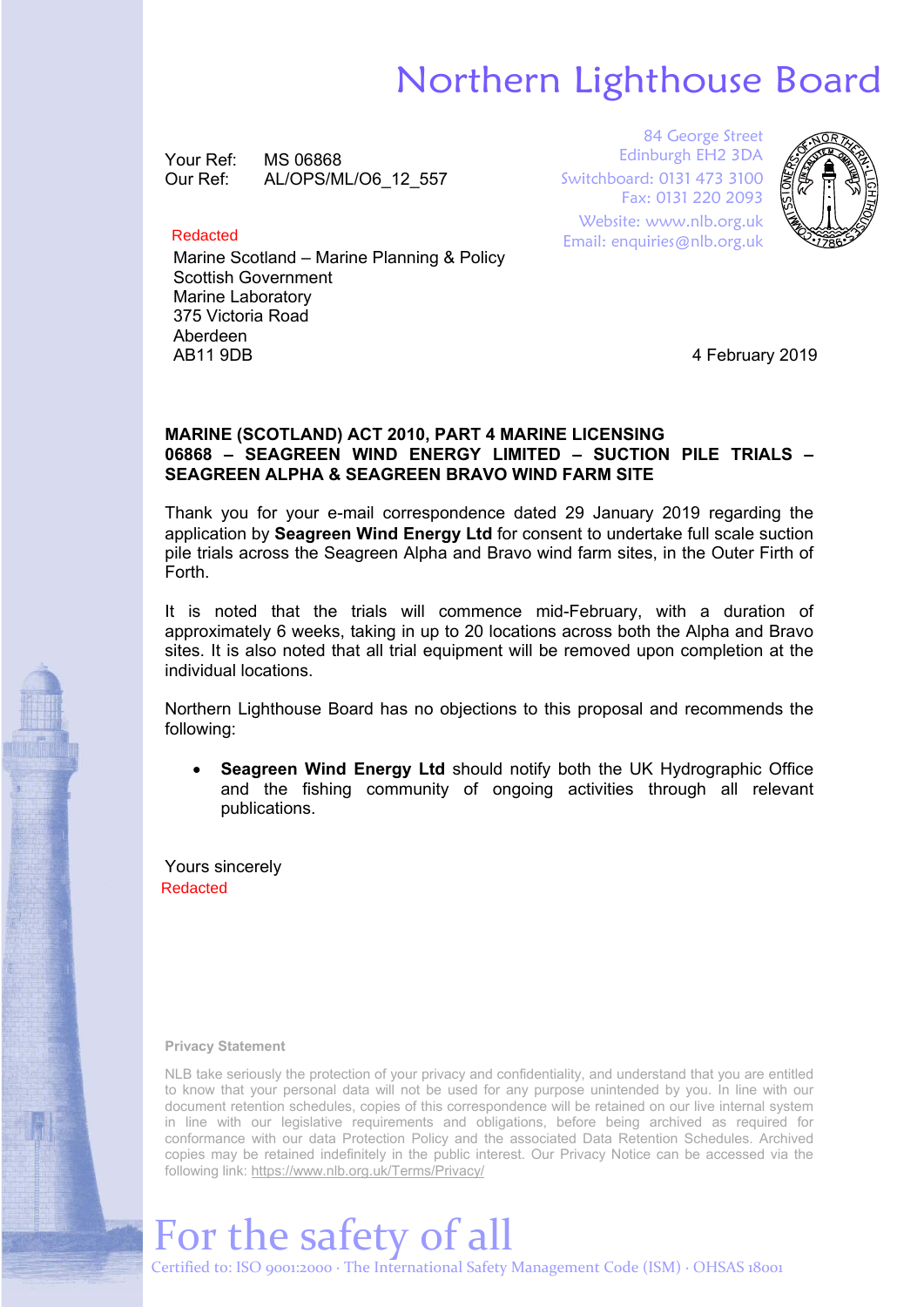| From:                  | Redacted                                                                                                                                                                    |
|------------------------|-----------------------------------------------------------------------------------------------------------------------------------------------------------------------------|
| Sent:                  | 12 February 2019 12:22                                                                                                                                                      |
| To:                    | Redacted                                                                                                                                                                    |
| Subject:               | FW: 06868 - Seagreen Wind Energy Limited - Suction Pile Trials - Seagreen Alpha<br>& Seagreen Bravo Wind Farm Sites - Consultation Response Required by 12<br>February 2019 |
| <b>Attachments:</b>    | <b>Application Documents.zip</b>                                                                                                                                            |
| <b>Follow Up Flag:</b> | Follow up                                                                                                                                                                   |
| <b>Flag Status:</b>    | Completed                                                                                                                                                                   |

#### Reda Redacte Redacted d

cted in

Thank you for the information on the below noted consultation.

We do not wish to comment on this application.

Regards, Redact ed

Redacted Redacted

**Scotland Headquarters** 2 Lochside View, Edinburgh Park, Edinburgh, EH12 9DH Redacted

#### **rspb.org.uk**

### Let's give nature a home in Scotland



RSPB Scotland is part of the RSPB, the UK's largest nature conservation charity, inspiring everyone to give nature a home. Together with our partners, we protect threatened birds and wildlife so our towns, coast and countryside will teem with life once again. We play a leading role in BirdLife International, a worldwide partnership of nature conservation organisations.

The Royal Society for the Protection of Birds (RSPB) is a registered charity: England and Wales no. 207076, Scotland no. SC037654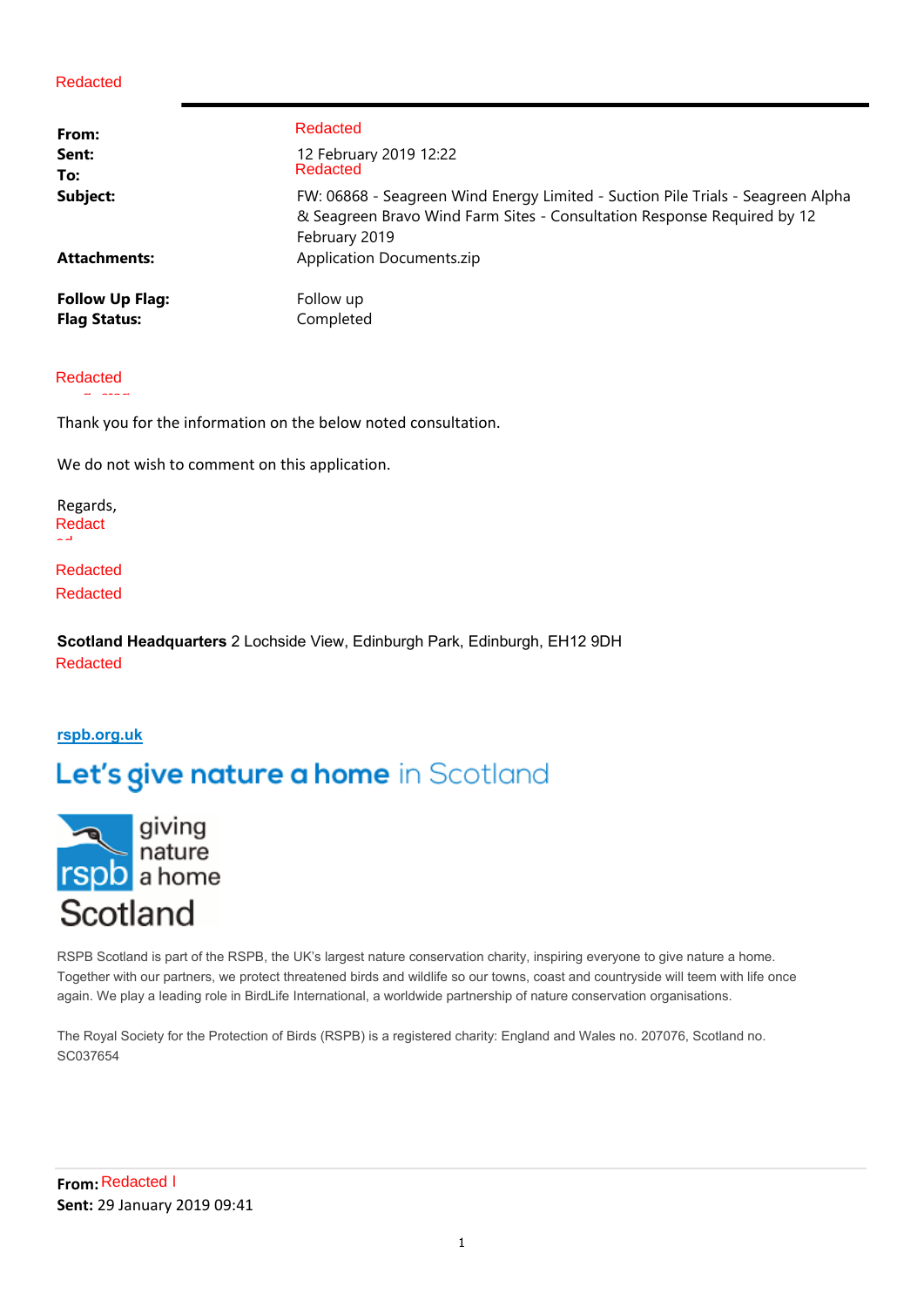**Subject:** 06868 ‐ Seagreen Wind Energy Limited ‐ Suction Pile Trials ‐ Seagreen Alpha & Seagreen Bravo Wind Farm Sites ‐ Consultation Response Required by 12 February 2019

Dear Sir/Madam,

#### **APPLICATION FOR:**

#### **A MARINE LICENCE UNDER PART 4 OF THE MARINE AND COASTAL ACCESS ACT 2009 TO UNDERTAKE FULL SCALE SUCTION PILE TRIALS ACROSS THE SEAGREEN ALPHA AND SEAGREEN BRAVO WIND FARM SITES, FIRTH OF FORTH**

On the 19<sup>th</sup> December 2018 Seagreen Wind Energy Limited applied to the Scottish Ministers for a marine licence to undertake full scale suction pile trials across the Seagreen Alpha and Seagreen Bravo wind farm sites located within the Firth of Forth.

If you wish to submit any representations in response to the consultation regarding the application please ensure they are submitted to the Scottish Ministers, in writing, to MS.MarineRenewables@gov.scot no later than **12 February 2019**. We appreciate that this is a shortened consultation period however, based on the start date proposed, we would be grateful for your comments as soon as possible. If you are unable to meet this deadline please contact MS‐ LOT on receipt of this e-mail. If you have not responded by the above date, MS-LOT will assume a 'nil return'.

MS‐LOT will make your representations publicly available. Personal information (such as names, signatures, home and email addresses) will be redacted before the representations are made public. If you have any queries or concerns about how your personal data will be handled please visit the MS-LOT website or contact MS-LOT at MS.MarineRenewables@gov.scot.

Should you have any queries, please do not hesitate to contact MS‐LOT.

Kind regards,

Reda cted Redacted



#### \*\*\*\*\*\*\*\*\*\*\*\*\*\*\*\*\*\*\*\*\*\*\*\*\*\*\*\*\*\*\*\*\*\*\*\*\*\*\*\*\*\*\*\*\*\*\*\*\*\*\*\*\*\*\*\*\*\*\*\*\*\*\*\*\*\*\*\*\*\*

This e-mail (and any files or other attachments transmitted with it) is intended solely for the attention of the addressee(s). Unauthorised use, disclosure, storage, copying or distribution of any part of this e-mail is not permitted. If you are not the intended recipient please destroy the email, remove any copies from your system and inform the sender immediately by return.

Communications with the Scottish Government may be monitored or recorded in order to secure the effective operation of the system and for other lawful purposes. The views or opinions contained within this e‐mail may not necessarily reflect those of the Scottish Government.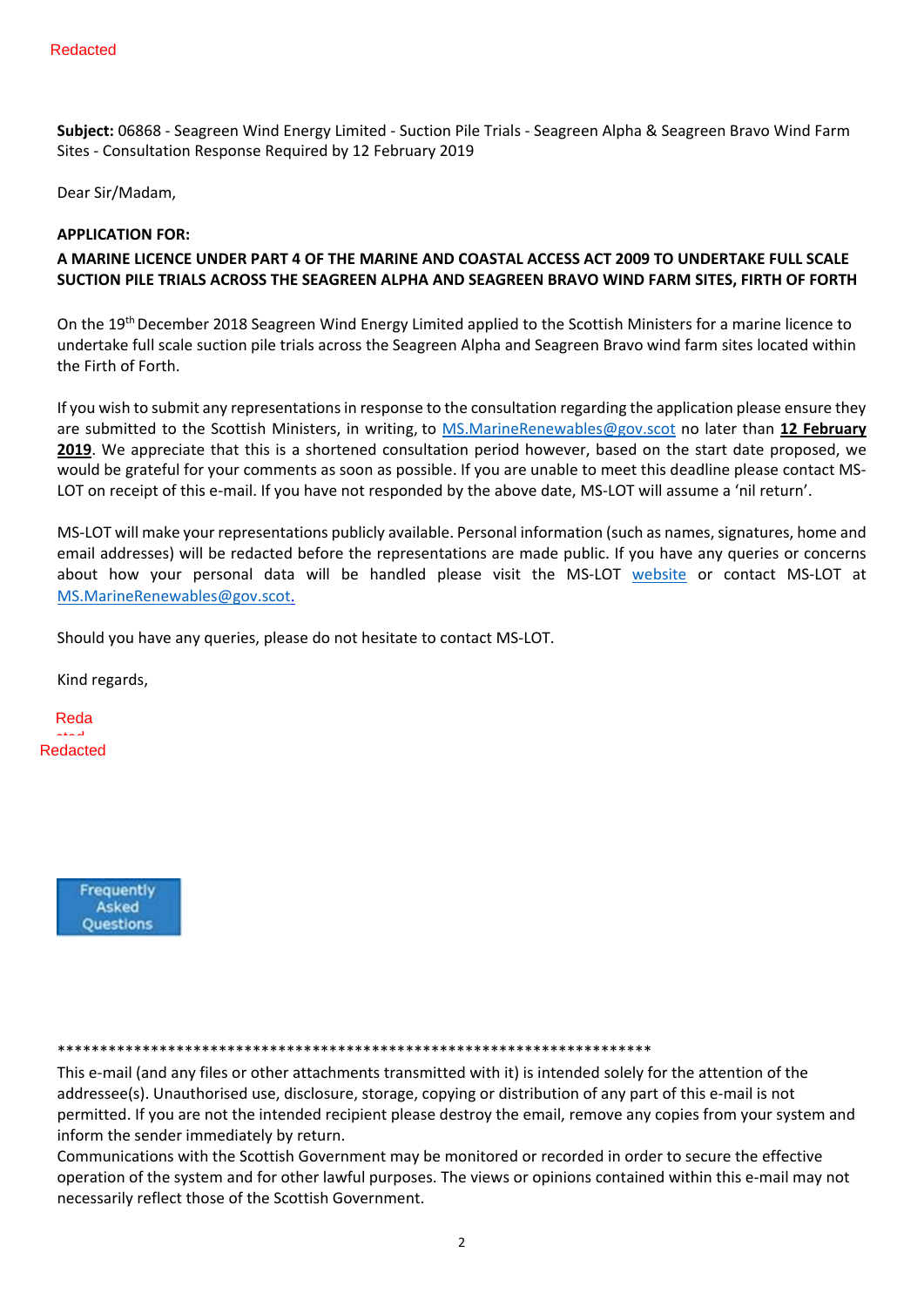| From:                  | Redacted                                                                                                                                                                    |
|------------------------|-----------------------------------------------------------------------------------------------------------------------------------------------------------------------------|
| Sent:                  | 04 February 2019 14:17                                                                                                                                                      |
| To:                    | Redacted                                                                                                                                                                    |
| Subject:               | RE: 06868 - Seagreen Wind Energy Limited - Suction Pile Trials - Seagreen Alpha &<br>Seagreen Bravo Wind Farm Sites - Consultation Response Required by 12 February<br>2019 |
| <b>Follow Up Flag:</b> | Follow up                                                                                                                                                                   |
| <b>Flag Status:</b>    | Completed                                                                                                                                                                   |

#### Redacted

I write to inform you that RYA Scotland has no comment that they wish to make on this application.

Kind Regards

Redact ed

Redacted



RYA Scotland, Caledonia House, 1 Redheughs Rigg, South Gyle, Edinburgh, EH12 9DQ T: 0131 317 7388, Fax: 0844 556 9549

Protecting your personal information is important to us, view our full Privacy Statement here





**From:** Redacted **Sent:** 29 January 2019 09:41 Redacted

**Subject:** 06868 ‐ Seagreen Wind Energy Limited ‐ Suction Pile Trials ‐ Seagreen Alpha & Seagreen Bravo Wind Farm Sites ‐ Consultation Response Required by 12 February 2019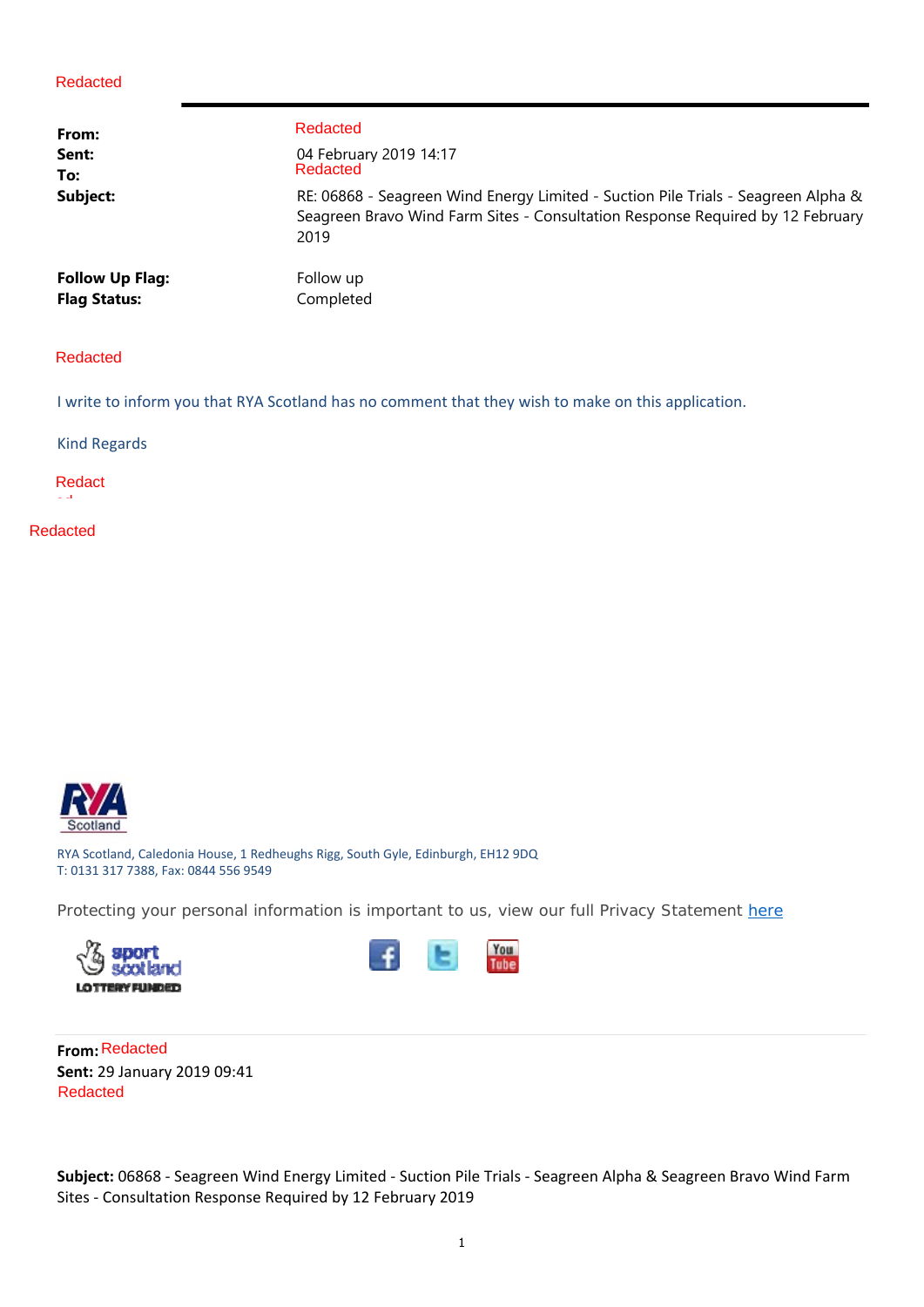Dear Sir/Madam,

#### **APPLICATION FOR:**

#### **A MARINE LICENCE UNDER PART 4 OF THE MARINE AND COASTAL ACCESS ACT 2009 TO UNDERTAKE FULL SCALE SUCTION PILE TRIALS ACROSS THE SEAGREEN ALPHA AND SEAGREEN BRAVO WIND FARM SITES, FIRTH OF FORTH**

On the 19<sup>th</sup> December 2018 Seagreen Wind Energy Limited applied to the Scottish Ministers for a marine licence to undertake full scale suction pile trials across the Seagreen Alpha and Seagreen Bravo wind farm sites located within the Firth of Forth.

If you wish to submit any representations in response to the consultation regarding the application please ensure they are submitted to the Scottish Ministers, in writing, to MS.MarineRenewables@gov.scot no later than **12 February 2019**. We appreciate that this is a shortened consultation period however, based on the start date proposed, we would be grateful for your comments as soon as possible. If you are unable to meet this deadline please contact MS‐ LOT on receipt of this e-mail. If you have not responded by the above date, MS-LOT will assume a 'nil return'.

MS‐LOT will make your representations publicly available. Personal information (such as names, signatures, home and email addresses) will be redacted before the representations are made public. If you have any queries or concerns about how your personal data will be handled please visit the MS-LOT website or contact MS-LOT at MS.MarineRenewables@gov.scot.

Should you have any queries, please do not hesitate to contact MS‐LOT.

Kind regards, Redacted



#### \*\*\*\*\*\*\*\*\*\*\*\*\*\*\*\*\*\*\*\*\*\*\*\*\*\*\*\*\*\*\*\*\*\*\*\*\*\*\*\*\*\*\*\*\*\*\*\*\*\*\*\*\*\*\*\*\*\*\*\*\*\*\*\*\*\*\*\*\*\*

This e-mail (and any files or other attachments transmitted with it) is intended solely for the attention of the addressee(s). Unauthorised use, disclosure, storage, copying or distribution of any part of this e-mail is not permitted. If you are not the intended recipient please destroy the email, remove any copies from your system and inform the sender immediately by return.

Communications with the Scottish Government may be monitored or recorded in order to secure the effective operation of the system and for other lawful purposes. The views or opinions contained within this e-mail may not necessarily reflect those of the Scottish Government.

Tha am post-d seo (agus faidhle neo ceanglan còmhla ris) dhan neach neo luchd-ainmichte a-mhàin. Chan eil e ceadaichte a chleachdadh ann an dòigh sam bith, a' toirt a-steach còraichean, foillseachadh neo sgaoileadh, gun chead. Ma 's e is gun d'fhuair sibh seo gun fhiosd', bu choir cur às dhan phost-d agus lethbhreac sam bith air an t-siostam agaibh agus fios a leigeil chun neach a sgaoil am post-d gun dàil.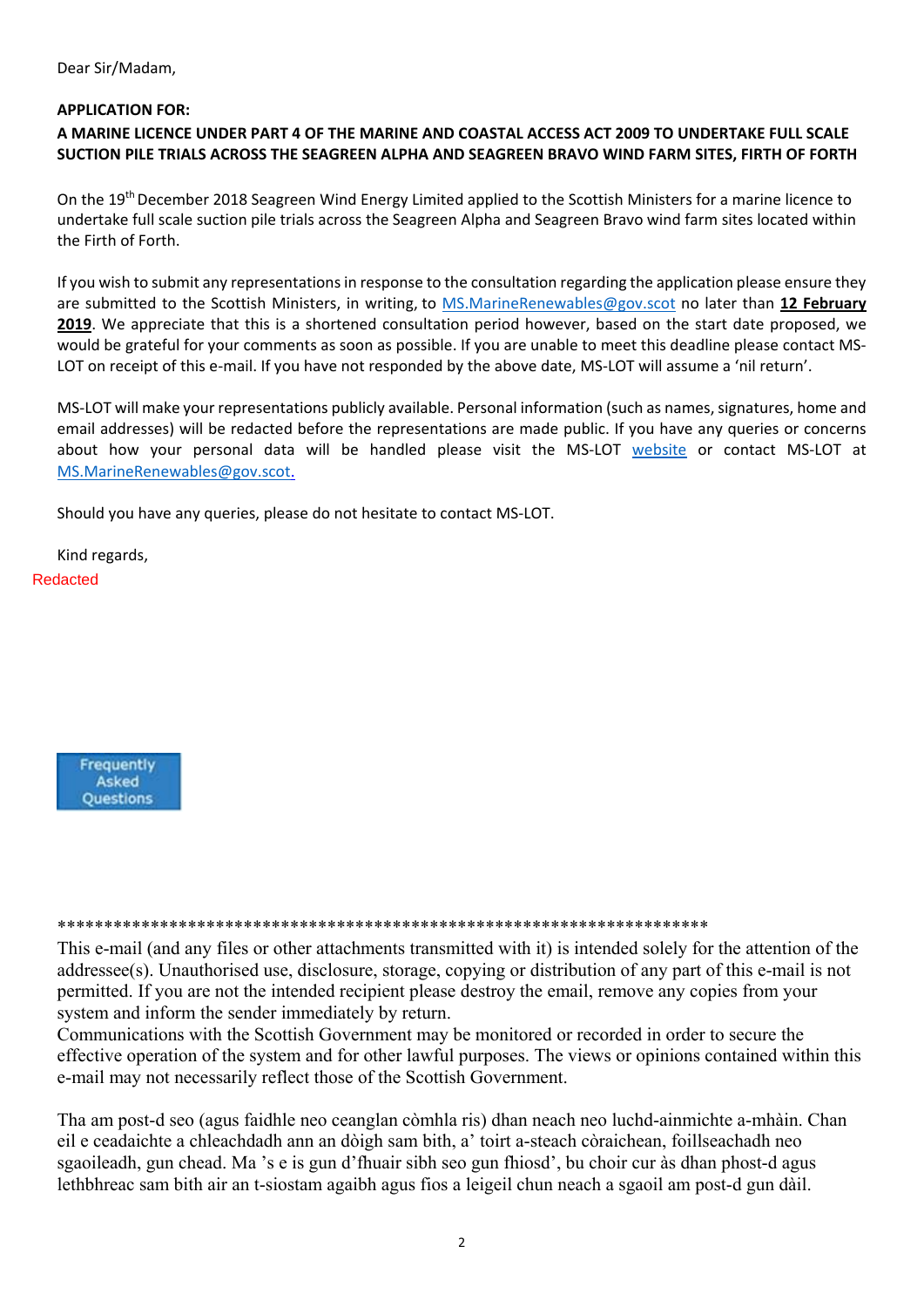| From:                  | Redacted                                                                                                                                                                    |
|------------------------|-----------------------------------------------------------------------------------------------------------------------------------------------------------------------------|
| Sent:                  | 29 January 2019 10:00                                                                                                                                                       |
| To:                    | Redacted                                                                                                                                                                    |
| Subject:               | RE: 06868 - Seagreen Wind Energy Limited - Suction Pile Trials - Seagreen Alpha &<br>Seagreen Bravo Wind Farm Sites - Consultation Response Required by 12 February<br>2019 |
| <b>Follow Up Flag:</b> | Follow up                                                                                                                                                                   |
| <b>Flag Status:</b>    | Completed                                                                                                                                                                   |

#### Reda

I wish to complain strongly about the imposition of a two week consultation, particularly as it is purely to suit the developers' needs, and you have had the application for 6 weeks. Our democratic process can sometimes take longer than two weeks to agree a response.

This would appear to be in conflict with the following policies from the National Marine Plan; GP4 – Co-existence, GP17 - Fairness, GP18 m- engagement, F1 – existing fishing is safeguarded wherever possible and F3 - mitigation. I look forward to your response,

Regards, Redacte d

#### **From:** Redacted

**Sent:** 29 January 2019 09:41 Redacted

**Subject:** 06868 ‐ Seagreen Wind Energy Limited ‐ Suction Pile Trials ‐ Seagreen Alpha & Seagreen Bravo Wind Farm Sites ‐ Consultation Response Required by 12 February 2019

Dear Sir/Madam,

#### **APPLICATION FOR:**

### **A MARINE LICENCE UNDER PART 4 OF THE MARINE AND COASTAL ACCESS ACT 2009 TO UNDERTAKE FULL SCALE SUCTION PILE TRIALS ACROSS THE SEAGREEN ALPHA AND SEAGREEN BRAVO WIND FARM SITES, FIRTH OF FORTH**

On the 19th December 2018 Seagreen Wind Energy Limited applied to the Scottish Ministers for a marine licence to undertake full scale suction pile trials across the Seagreen Alpha and Seagreen Bravo wind farm sites located within the Firth of Forth.

If you wish to submit any representations in response to the consultation regarding the application please ensure they are submitted to the Scottish Ministers, in writing, to MS.MarineRenewables@gov.scot no later than **12 February 2019**. We appreciate that this is a shortened consultation period however, based on the start date proposed, we would be grateful for your comments as soon as possible. If you are unable to meet this deadline please contact MS‐ LOT on receipt of this e-mail. If you have not responded by the above date, MS-LOT will assume a 'nil return'.

MS‐LOT will make your representations publicly available. Personal information (such as names, signatures, home and email addresses) will be redacted before the representations are made public. If you have any queries or concerns about how your personal data will be handled please visit the MS-LOT website or contact MS-LOT at MS.MarineRenewables@gov.scot.

Should you have any queries, please do not hesitate to contact MS‐LOT.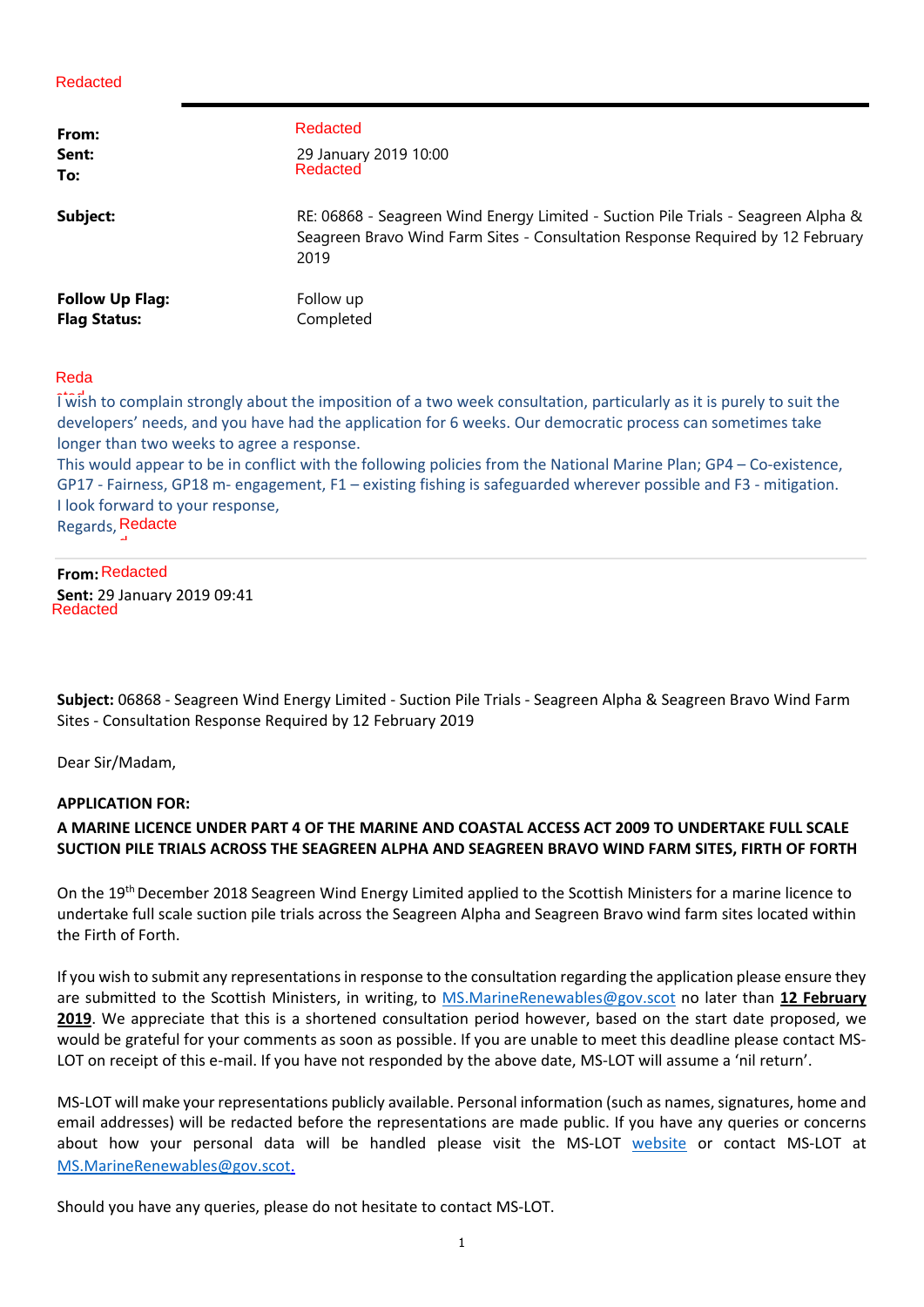| From:<br>Sent:<br>To:<br>Subject: | Redacted<br>11 February 2019 11:24<br>Redacted<br>RE: 06868 - Seagreen Wind Energy Limited - Suction Pile Trials - Seagreen Alpha &<br>Seagreen Bravo Wind Farm Sites - Consultation Response Required by 12 February |
|-----------------------------------|-----------------------------------------------------------------------------------------------------------------------------------------------------------------------------------------------------------------------|
| <b>Follow Up Flag:</b>            | 2019<br>Follow up                                                                                                                                                                                                     |
| <b>Flag Status:</b><br>Redacted   | Completed                                                                                                                                                                                                             |

Thank you for this consultation for the suction pile trials at Seagreen Alpha and Bravo wind Farm sites.

We've reviewed the accompanying information and we advise that there is no risk of significant impacts to any marine mammals species (including EPS), or any such risk to benthic interests arising from this work.

We are of course extremely interested to be kept informed as to whether the trials are successful or not, given this type of foundation has a much reduced underwater noise impact during construction.

Please let me know if you have any queries in respect of this advice.

Yours sincerely,

Reda cted

Redacted

**From:** Redacted **Sent:** 29 January 2019 09:41 Redacted

**Subject:** 06868 - Seagreen Wind Energy Limited - Suction Pile Trials - Seagreen Alpha & Seagreen Bravo Wind Farm e Sites - Consultation Response Required by 12 February 2019

R

Dear Sir/Madam,

#### **APPLICATION FOR:**

#### **A MARINE LICENCE UNDER PART 4 OF THE MARINE AND COASTAL ACCESS ACT 2009 TO UNDERTAKE FULL SCALE SUCTION PILE TRIALS ACROSS THE SEAGREEN ALPHA AND SEAGREEN BRAVO WIND FARM SITES, FIRTH OF FORTH**

On the 19<sup>th</sup> December 2018 Seagreen Wind Energy Limited applied to the Scottish Ministers for a marine licence to undertake full scale suction pile trials across the Seagreen Alpha and Seagreen Bravo wind farm sites located within the Firth of Forth.

If you wish to submit any representations in response to the consultation regarding the application please ensure they are submitted to the Scottish Ministers, in writing, to MS.MarineRenewables@gov.scot no later than **12 February**